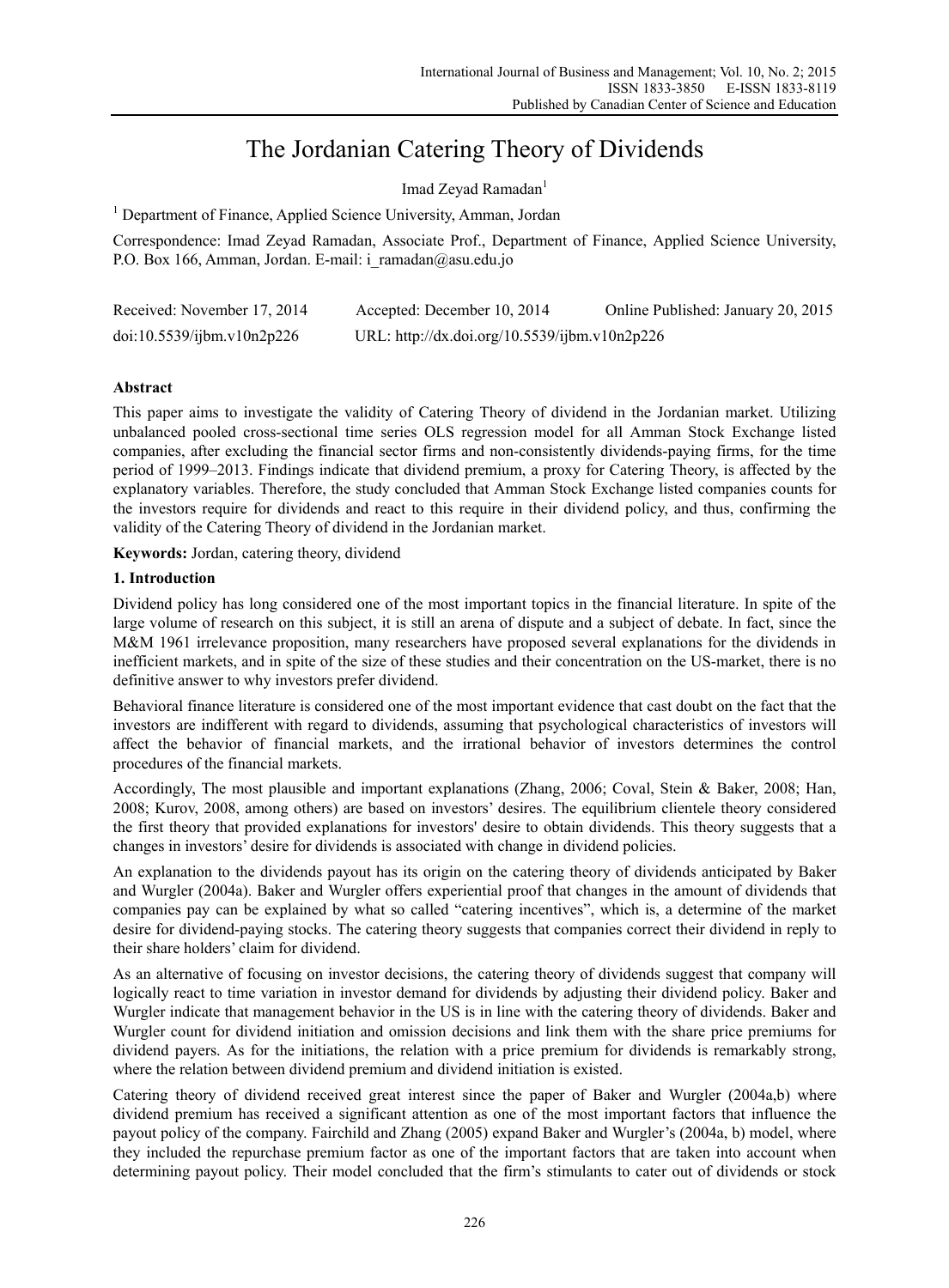repurchase, or not to distribute profits in order to reinvest, depends on the manager's time horizon and the value of dividend and repurchasing premium.

Ferris et al. (2006) examine if U.K. firms have lower tendency to pay dividends. Controlling for profitability and firm size, the results find that the number of companies that distribute dividends has dropped down to 54.5% from 75.9% during the study period. To clarify these changes in payout policy, Ferris et al. inspected dividend premium of U.K. firms and discover that catering incentives appeared to shift in the U.K. Ferris et al. conclude that these changes in catering incentives expected to clarify why less U.K. firms are willing to pay dividends.

Li and Lie (2006) expand Baker and Wurgler's (2004a) by counting for increases and decreases in dividend. They explained that while Baker and Wurgler's (2004a) model can explain the distribution or refrain from distributing profits, there is no evidence of their ability to explain the change in the level of distribution of profits.

Accordingly, Li and Lie assume that investors classify companies based on the level of dividend of profits and not just into payers and non-payers companies. They find that the probability of increases and decreases of dividend and the percentage change in the dividend affect the dividend premium. Precisely, dividend is positively associated with the dividend premium, so that, as the dividend premium increases, an increase in the dividend is most likely to appear, and more probability if the dividend premium is low, that firms will decrease dividends and repurchase shares.

Denis and Osobov (2008) investigate the catering theory in developed financial markets by investigating the association between the tendency to pay dividends and the Baker and Wurgler's (2004a, b) dividend premium. Their finding did not afford support for the catering theory of dividends for market other than the U.S.

As far as we know, this new theory has not been tested for Jordan; thus, testing the Catering Theory using Jordanian data is an objective of this paper.

Findings indicate that dividend premium, a proxy for Catering Theory, is affected by dividend per share; the firm size; return on assets; net operating cash flow and previous year dividend per share the explanatory variables. Therefore, the study concluded that Amman Stock Exchange listed companies counts for the investors require for dividends and react to this require in their dividend policy, and thus, confirming the validity of the Catering Theory of dividend in the Jordanian market.

The rest of the paper will be organized as follows. Section 2 presents the data and methodology. Section 3 presents the empirical results. Section 4 presents the conclusions.

# **2. Data and Methodology**

This study utilized an unbalanced pooled cross-sectional time series OLS regression model for all Amman Stock Exchange Listed Companies within the time period 1999-2013. Non-payers and Financial firms were excluded from the sample resulting in 1380 firm-year observation for the complete time period. Relevant firm level data, namely, dividend premium a proxy of catering theory; dividend per share; the firm size; return on assets; growth opportunities; firm's debt level ; net operating cash flow and previous year dividend per share, were extracted from the historical information provided by officially website of the Amman Stock Exchange (ASE).

To achieve the aims of the study, this study seeks to test the validity of the catering theory of dividends in the Jordanian stock market. Thus, this study seeks to test the following hypothesis:

*H0: There is no significant effect of the traditional determinants of dividend payout namely, dividend per share; the firm size; return on assets; growth opportunities; firm's debt level; net operating cash flow and the previous year dividend per share, on the dividend premium for the Amman Stock Exchange listed companies.* 

Thus, the null hypothesis can be formed as:

$$
H_0: \beta_i = 0, \qquad i \text{ sig} < 0.05 \tag{1}
$$

Where:  $H_0$  is the null hypothesis to be tested;  $\beta_i$  is the regression coefficient of the independent variables (e.g. traditional determinants of dividend payout) in the econometric model to be estimated.

Dividend premium, a proxy of the catering theory of dividend, can be seen as a function of the dividend per share; the firm size; return on assets; growth opportunities; firm's debt level; net operating cash flow and previous year dividend per share, therefore, the estimation regression model of the study can be written as follows:

$$
Dprem_{it} = \alpha + \beta_1 DPS_{it} + \beta_2 SIZ_{it} + \beta_3 ROA_{it} + \beta_4 GO_{it} + \beta_5 LEV_{it} + \beta_6 NOCF_{it} + \beta_7 DPS_{it-1} + \varepsilon_{it}
$$
(2)

where: *Dprem* is the dividend premium, a proxy for catering theory, following Baker and Wurgler's (2004a)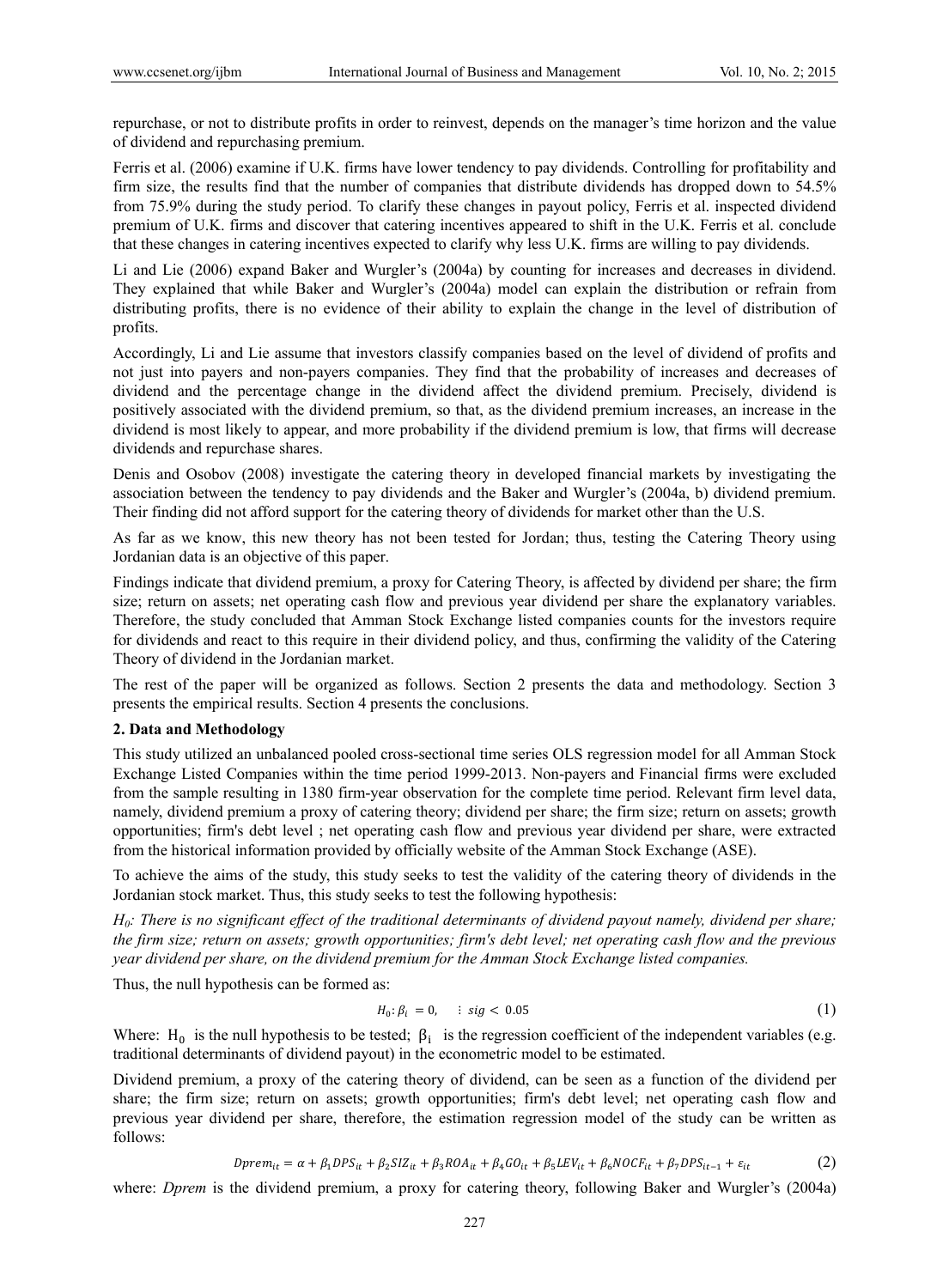*Dprem* defined as the log difference between the average market to book ratio of dividend payers and non payers; i is the i<sup>th</sup> cross-sectional firm; t is the t<sup>th</sup> period;  $\alpha$  is constant in the estimation regression model;  $\beta^s$  are the unknown parameters of the estimation regression model to be estimated; *DPS* is dividend per share defined as the total dividends paid out over an entire year divided by the number of outstanding ordinary shares issued; *SIZ* is the size of the firm defined as the natural log of total assets; *ROA* is the return on assets, a proxy of the firm's profitability, defined as the ratio the net income to total assets; *GO* is the growth opportunities of the firm defined as the market value to book value ratio; *LEV* is the firm's debt level defined as total debts to total assets; *NOCF* is the net operating cash flow of the firm.

# **3. Empirical Results**

# *3.1 Descriptive Analysis*

Table 1 shows the descriptive analysis for all variables included in the study during the fifteen years of the study period, based on data of 1380 firm-year observation for the Amman Stock Exchange Listed Companies. The investors in ASE, on average, received 7% cash dividend during the study period. Also, the table shows an average of 7.3% as an return on the assets. Leverage, an average, is 74.2%, pointed out a heavily use of debt in the capital structure as almost 75% of the needed money came from borrowing sources.

| Variable           | Obs. | Mean  | <b>Std. Dev</b> | Min      | Max   |
|--------------------|------|-------|-----------------|----------|-------|
| Dprem              | 1380 | 0.62  | 0.314           | 0.09     | 1.13  |
| <b>DPS</b>         | 1380 | 0.07  | 4.52            | $\theta$ | 0.84  |
| <b>SIZ</b>         | 1380 | 4.55  | 0.81            | 3.74     | 5.51  |
| <b>ROA</b>         | 1380 | .073  | 0.57            | $-0.94$  | 3.28  |
| GO                 | 1380 | 1.12  | 0.96            | 0.25     | 2.43  |
| <b>LEV</b>         | 1380 | 0.742 | 57.94           | 0.026    | 0.924 |
| NOCF <sup>1</sup>  | 1380 | 18.23 | 3.57            | 9.21     | 30.14 |
| $\text{DPS}_{t-1}$ | 1380 | 0.07  | 4.52            | $\theta$ | 0.84  |

Table 1. Descriptive analysis

Where: Dprem is the dividend premium, a proxy for catering theory, defined as the log difference between the average market to book ratio of dividend payers and non payers, DPS is dividend per share defined as the total dividends paid out over an entire year divided by the number of outstanding ordinary shares issued; SIZ is the size of the firm defined as the natural log of total assets; ROA is the return on assets, a proxy of the firm's profitability, defined as the ratio the net income to total assets; GO is the growth opportunities of the firm defined as the market value to book value ratio; LEV is the firm's debt level defined as total debts to total assets; NOCF is the net operating cash flow of the firm. \*\*,\* 1% and 5% significance level respectively. The critical t-value for 7 df at  $1\%$ ,  $5\% = 2.3646\%$  and  $1.8946\%$  respectively.

1) cash flow values are rescaled to avoid measurement unit error.

# *3.2 Regression Analysis*

The Regression analysis is performed to investigate the validity of the Catering theory of dividend in the Jordanian market. From table 2, the variables that were tested in the study can explain almost *63%* of the variation in the dividend premium, a proxy for catering theory *(adj.*  $R^2 = 0.6278$ ). Also, the Econometrics model is significant at *1%* level of significant *(p-value= 0.000),* and has no serial correlation problem (*D-W = 1.78*).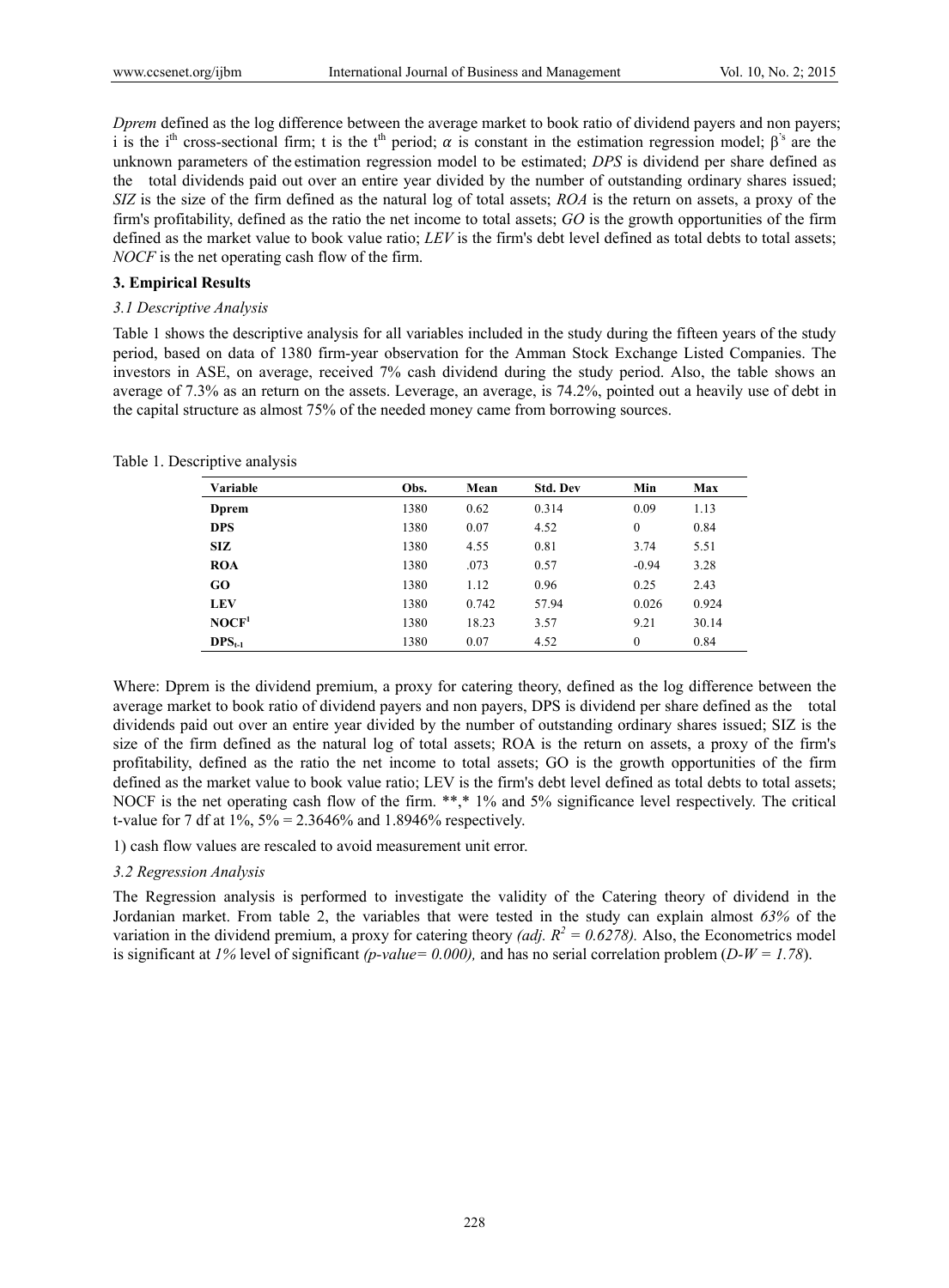| <b>Explanatory Variables</b> | β          | t-statistic | p-value |
|------------------------------|------------|-------------|---------|
| <b>DPS</b>                   | $0.078*$   | 2.378       | 0.0491  |
| SIZ                          | $0.334***$ | 3.578       | 0.0089  |
| <b>ROA</b>                   | $0.809*$   | 3.161       | 0.0159  |
| GO.                          | $-0.063$   | 1.704       | 0.1329  |
| <b>LEV</b>                   | $-0.715$   | 2.145       | 0.0678  |
| NOCF <sup>1</sup>            | $0.464*$   | 2.433       | 0.0452  |
| $\text{DPS}_{t-1}$           | $0.591**$  | 4.078       | .0047   |
| No. of observation           | 1380       |             |         |
| $\mathbf{R}^2$               | 0.63       |             |         |
| Adj. $\mathbb{R}^2$          | 0.6278     |             |         |
| D-W statistic                | 1.78       |             |         |
| <b>F-statistic</b>           | 291.8      |             |         |
| Sig of F                     | 0.000      |             |         |

#### Table 2. Regression analysis

Where: Dprem is the dividend premium, a proxy for catering theory, defined as the log difference between the average market to book ratio of dividend payers and non payers, DPS is dividend per share defined as the total dividends paid out over an entire year divided by the number of outstanding ordinary shares issued; SIZ is the size of the firm defined as the natural log of total assets; ROA is the return on assets, a proxy of the firm's profitability, defined as the ratio the net income to total assets; GO is the growth opportunities of the firm defined as the market value to book value ratio; LEV is the firm's debt level defined as total debts to total assets; NOCF is the net operating cash flow of the firm. \*\*,\* 1% and 5% significance level respectively. The critical t-value for 7 df at 1%, 5% = 2.3646% and 1.8946% respectively.

#### 1) Cash flow values are rescaled to avoid measurement unit error.

The result in table 2 shows that the dividend premium, a proxy for catering theory, is affected by the explanatory variables. The dividend per share is significantly positively associated with the dividend premium, which implies that the value placed by investors on dividend paying stocks, is derived from the high dividend per share ratio. Another finding is that each of the profitability, firm's size, cash flow and previous dividend per share significantly applies positive effect on the dividend premium, the proxy of the catering theory. This result provides support for the Catering Theory of dividend in Jordan. Table 2, also, shows insignificant negative effect of the GO and LEV on the dividend premium.

# **4. Conclusion**

This paper aimed to investigate the validity of Catering Theory of dividend in the Jordanian market. Utilizing unbalanced pooled cross-sectional time series OLS regression model for all Amman Stock Exchange listed companies, after excluding the financial sector firms and non-consistently dividends-paying firms, for the time period of 1999-2013. Findings indicate that dividend premium, a proxy for Catering Theory, is affected by the explanatory variables. Therefore, the study concluded that Amman Stock Exchange listed companies counts for the investors require for dividends and react to this require in their dividend policy, and thus, confirming the validity of the Catering Theory of dividend in the Jordanian market.

## **Acknowledgements**

The author is grateful to the Applied Science Private University, Amman, Jordan, for the financial support granted to this research project (Grant No. DRGS-2014-2015-10).

## **References**

Baker, M., & Wurgler, J. (2004a). A catering theory of dividends. *Journal of Finance*, *59*, 1125–1165.

- Baker, M., & Wurgler, J. (2004b). Appearing and disappearing dividends: the link to catering incentives. *Journal of Financial Economics*, *73*, 271–288, http://dx.doi.org/10.1016/j.jfineco.2003.08.001.
- Coval, Joshua, Jeremy, S., & Malcolm, B. (2008). Corporate Financing Decisions When Investors Take the Path of Least Resistance. *Journal of Financial Economics, 84*, 266–298.
- Denis, D. J., & Osobov, I. (2008). Why Do Firms Pay Dividends?International evidence on the determinants of dividend policy. *Journal of Financial Economics*, *89*, 62–82, http://dx.doi.org/10.1016/j.jfineco.2007.06.006.

Fairchild, R., & Zhang, G. (2005). Repurchase and dividend catering, managerial myopia, and long-run value